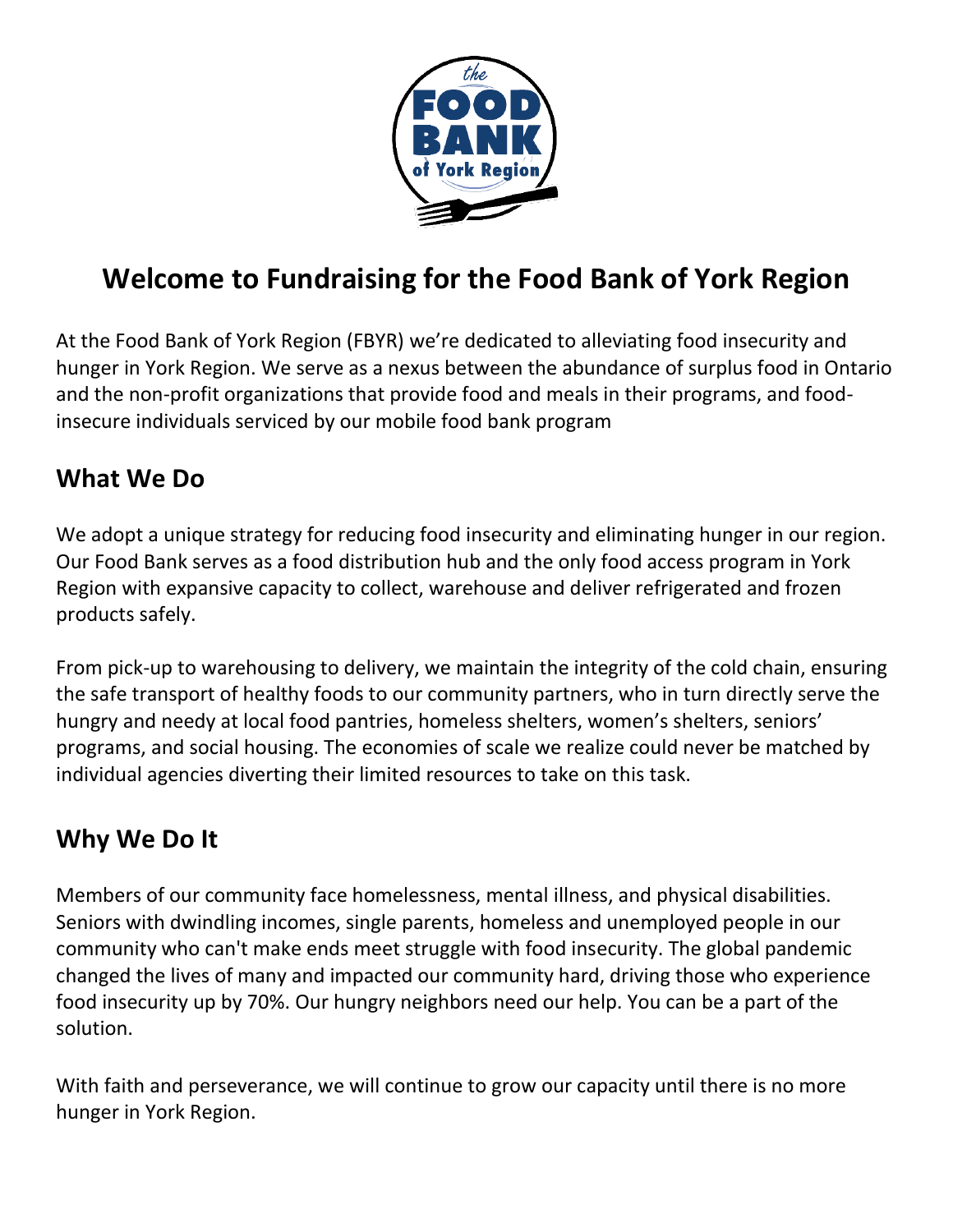## **Getting Started!**

So, you've decided to fundraise for the Food Bank of York Region, **THANK YOU!** You're joining a community of everyday people making a difference and providing hope for those who need it most.

Fundraising can seem daunting at first glance, but the good news is you don't need to be a fundraising expert to raise a lot of money. You have a chance to make a big impact, even if you can't personally make a big donation. By mobilizing your friends and family, you can help the Food Bank of York Region reach more people, raise more money, and make a bigger impact on Food Insecurity right here in York Region.

There are so many ways to raise funds for neighbors in need – request donations instead of gifts on a special day, take on a challenge, host an event, or do your own thing by getting creative.

The Food Bank of York Region is here to help – beginning with this handy toolkit full of tips and tricks to be successful on your fundraising journey.

## **The Power of Your Donations**

Relish the fact that what you are doing is incredible, and no matter how much you raise, you are making a positive impact.

- \$50 gets 150 meals delivered to our hungry neighbours' homes
- \$100 gets 300 snacks delivered to schools to fill children's bellies
- \$500 can deliver a month of meals for a family of five
- \$1000 delivers 3000 meals to one of our community partners like the local food bank, our social housing community.

We are counting on your support! Big or small, you're doing great work for the Food Bank of York Region and all the people we serve.

Sincerely,

Alex Bilotta Founder & CEO The Food Bank of York Region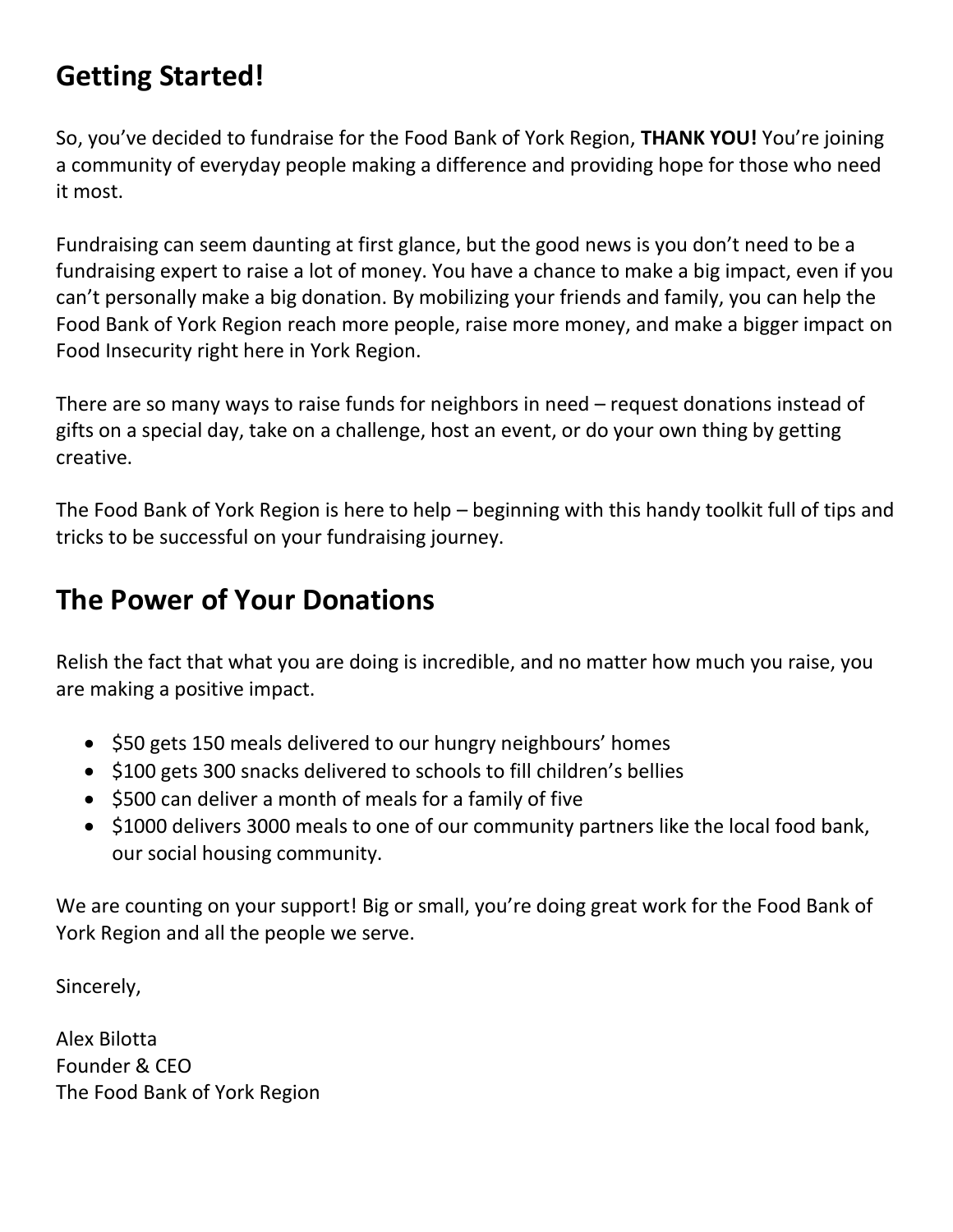

## **Step-by-Step Fundraising Platform Guide**

There are many online fundraising platforms out in the world to help non-profits like us raise monetary donations in an efficient and streamlined way, either on our own or with the support of like-minded individuals like yourself!

The following is a step-by-step guide on how to set up your own online fundraising page for the Food Bank of York Region, across multiple platforms. You can choose any of the following channels and customize your page to your liking using branded FBYR materials and key messages. Each platforms steps to setting up a fundraising page is linked in the below. Here is where you can find more detailed instructions for their channels.

Platforms set up with the Food Bank of York Region:

- 1. [GoFundMe](https://support.gofundme.com/hc/en-us/articles/360001992627-Creating-a-GoFundMe-from-start-to-finish-)
- 2. [CanadaHelps](https://www.canadahelps.org/en/fundraise/)

### **Quick Notes**

- Please make sure to use one of the above pre-approved platforms when fundraising for the Food Bank of York Region. Some of these companies charge fees to receive the funds or create accounts, and as a non-profit we'd like to stick to the platforms that are most easily accessible from a financial standpoint.
- Link your page to the Food Bank of York Region's company fundraising page
- Invite others to be your team members and to help promote your fundraising page.
- Be sure to include or invite the Food Bank of York Region as your beneficiary so that the funds are sent to our non-profit.
- Make it personal. Tell your story about how you relate to food insecurity, or why you got involved with the Food Bank of York Region.

### **Team Fundraising:**

Have a small group you'd like to fundraiser with together? Visit GoFundMe's [Team Fundraising](https://www.gofundme.com/team-fundraising) page for more information or email Sarah Smith, [communications@fbyr.ca](mailto:communications@fbyr.ca) to request to join the fundraising team with CanadaHelps.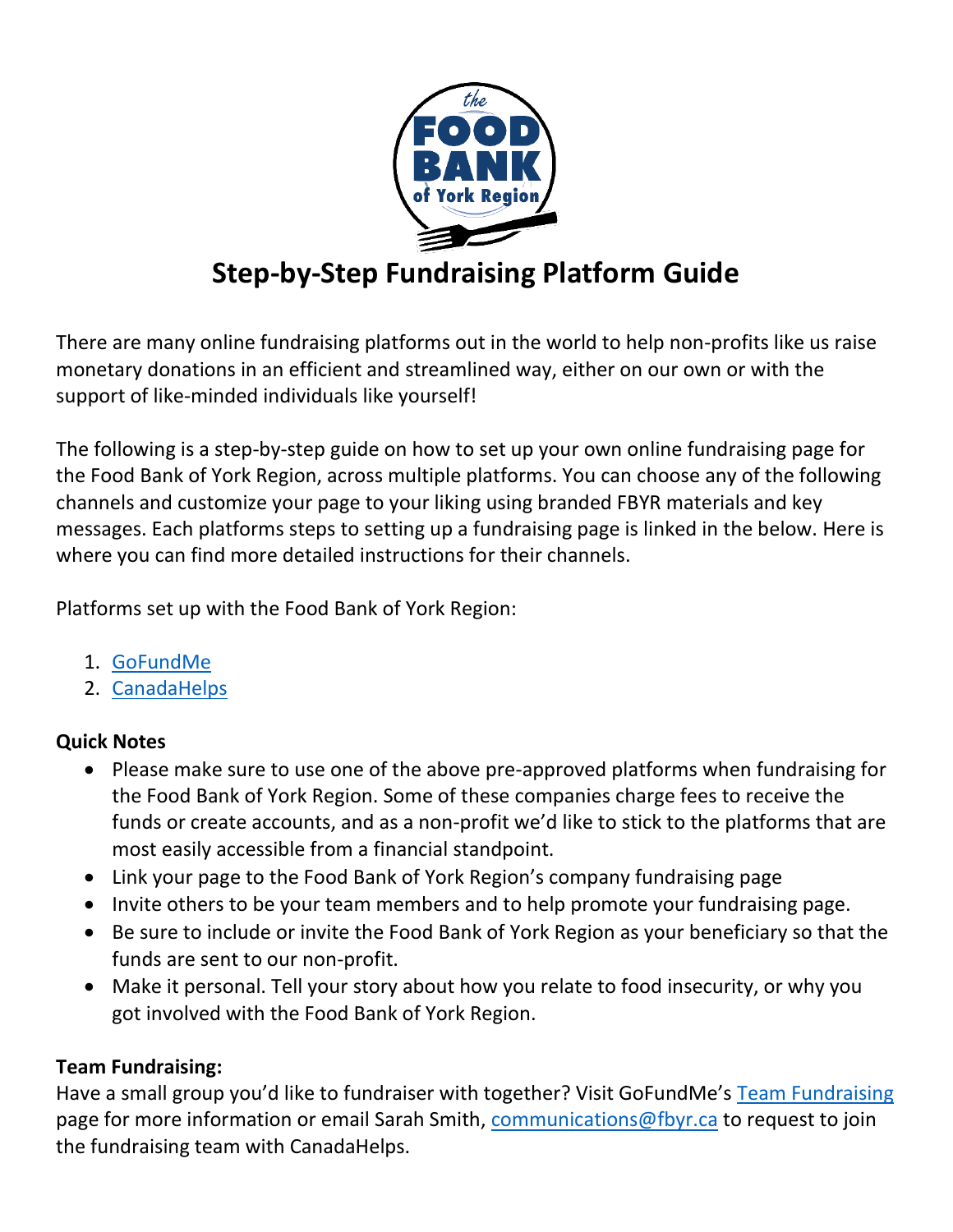

Social media is a key way for you can share your fundraiser and your efforts with your communities. The following key messages can be easily personalized or copied and pasted directly into Twitter, Facebook, Instagram, and other social media platforms.

### **SAMPLE POSTS**

**Example 1:** So excited to share that I'll be participating in the virtual #FoodMatters fundraiser to support food security initiatives across the @foodbankyr network of community partners and through its home delivery program! Please donate to my page here to support my #FoodMatters [LINK]

### **Alternative Language, if unable to participate in fundraiser:**

Sending my support to all the virtual fundraisers in the #FoodMatters campaign in the next 9 weeks! There's still time to donate to support Hunger and Food Security initiatives that the @foodbankyr provides! [LINK]

**Example 2:** I did it! I just donated \$10 to my own fundraising campaign because to me #FoodMatters for all. #FoodMatters is a fundraising campaign in support of the @foodbankyr to fight hunger right here in York Region. There's still time to donate to my page to support food security initiatives [LINK]

**Example 3:** From 2018-2020 the amount of people accessing the Food Bank of York Region and it network of community partners, rapidly rose to a 70% increase, primarily due to Covid 19. So far that increase has only come down to 64%, whilst even being in a post-pandemic recovery period. @foodbankyr needs our help, a donation as little as \$10 gets 30 meals delivered to families in need!

**Example 4:** #Didyouknow that monetary donations are down 55% when comparing April 2021 to April 2022 @foodbankyr yet we see the #needforfood is bigger than ever. Join me in donating at [LINK]

**Example 5:** The @foodbankyr helped feed 24,000 people across 7,500 households in 2020 – and that's only the people they could reach, or who could get to a food program that they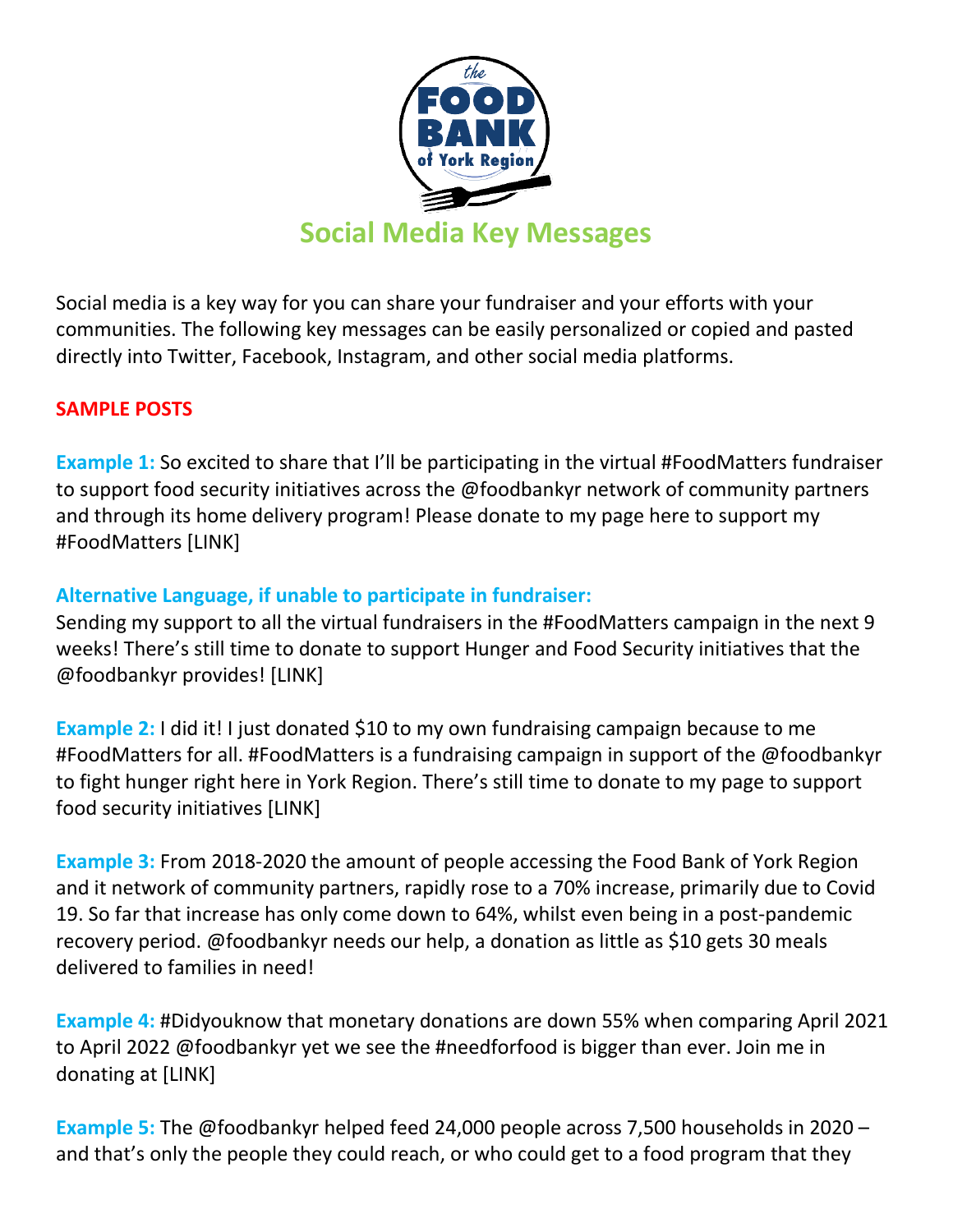support. How many more people are we missing? That's why I'm fundraising for the FBYR today, and that's why your donation matters now. #HelpMakeADifference [LINK]

We encourage you to include photos and videos in your social posts to attract attention and add a personal touch! While we recommend sharing personal photos and videos of yourself participating in the fundraiser challenges, activities, and physical food drives, you may also post the graphics supplied in the digital toolkit to your social media as you share your journey and drum up support!

#### **Example Campaign Hashtags:**

#FoodMatters #HungerInYorkRegion #FoodBankYorkRegion #InternationalHungerAwarenessDay #FightHunger

#### **Important Links:**

FBYR donation page:<https://www.canadahelps.org/en/dn/9421> FBYR website:<https://fbyr.ca/>

#### **FBYR Social Media Channels**

Facebook: [@foodbankyr](https://www.facebook.com/FoodBankYR) Instagram: [@foodbankyr](https://www.instagram.com/FoodbankYR/) Twitter: [@foodbankyr](https://twitter.com/FoodbankYR) LinkedIn: [The Food Bank of York Region](https://ca.linkedin.com/company/the-food-bank-of-york-region) YouTube: [The Food Bank of York Region](https://www.youtube.com/channel/UCVlHoc0_pz8y_AN0KerQmOg) Pinterest: [@foodbankyr0](https://www.pinterest.ca/foodbankyr/)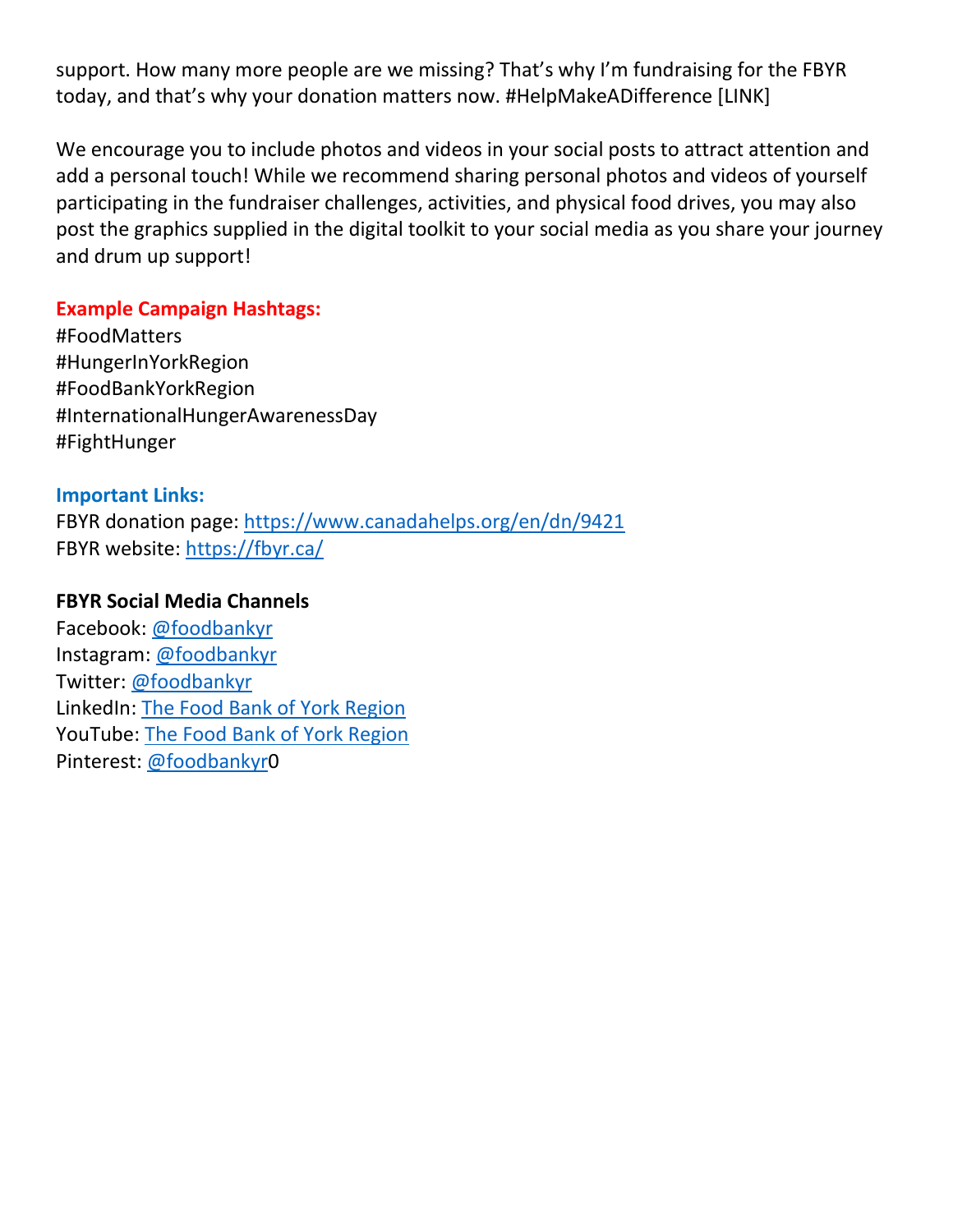

# **Fundraising Tips for Success**

## **TIPS TO GET STARTED**



### **Make It Personal:**

Make sure your fundraising page shows why you are participating in a fundraising campaign for the Food Bank of York Region by personalizing it with photos and updating the text on your page! Tell people why YOU have joined the fight against Food Insecurity, and why they should too.



### **Set A Goal:**

Fundraisers with a specified target are more likely to reach their campaign goal and make a greater impact, so share your goal with your network of friends, family, colleagues, and more.



### **Donate First:**

Being the first to donate to your own campaign will show your network how dedicated you are to creating positive change and hitting your campaign goal!



#### **Be Active:**

Update your fundraiser regularly. Post photos, videos, text, at least once a week and share good news, challenges, and setbacks. Bring your supporters along on your journey!



#### **Build Your Community:**

Ask your online network to share your fundraiser to grow your fundraising community reach. Leverage social media by posting inspiring messages, photos, and videos to draw interest to your fundraiser. Even if they can't donate, they can help further the cause and draw attention in.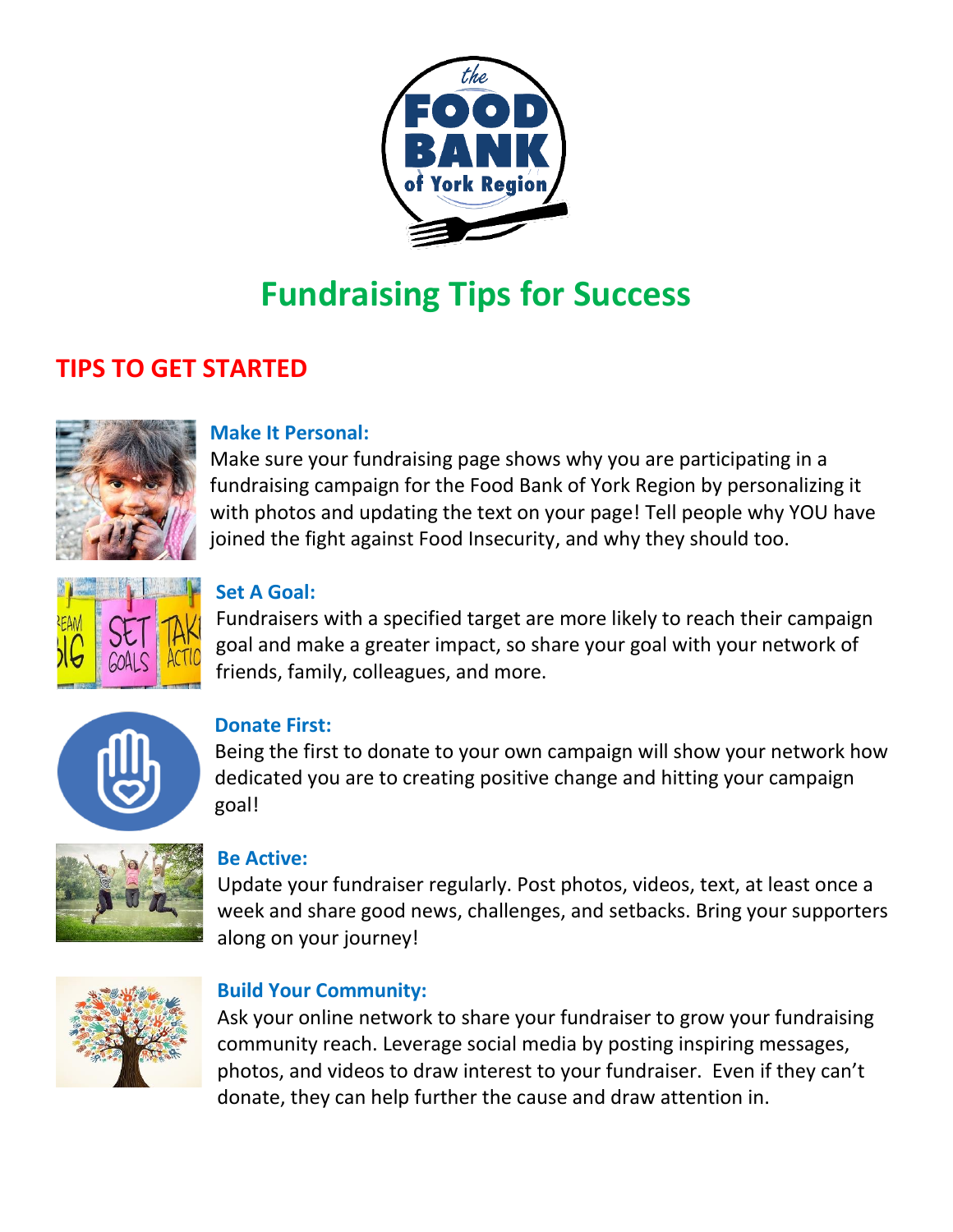

## **Virtual Fundraising: How to Get Started**

Decide on what type of event you want to host or participate in. Fundraising events can be done in the workplace, in your community or in the comfort of your own home. This section will provide you with a variety of ideas depending on the type of event you'd like to put on. Whether it's virtual, in the workplace, community or at home—all will bring fun and do a whole lot of good for our community.

## **FUN–Raising Virtually**

For a variety of reasons, getting together is sometimes just impossible. And with our current reality, here are some virtual event ideas that are easy, fun, engaging and respectful of recommended physical distancing. You may not be in the same room, but we guarantee loads of fun!

## **FUN–Raising in the Workplace**

Your workplace runs a Food Bank of York Region campaign, and you want to plan an event? Raising money at your workplace not only helps make a difference in your community, but it can also give you and your colleagues a morale boost and build camaraderie among staff, all while putting the "fun" back into fundraising.

## **FUN–Raising in the Community or At Home**

So, you want to host a fundraising event in your community or at home. What a great way to give back while having some fun with your family, friends, and community network. You can do this on your own time in your own home with the freedom to personalize your fundraiser as you like.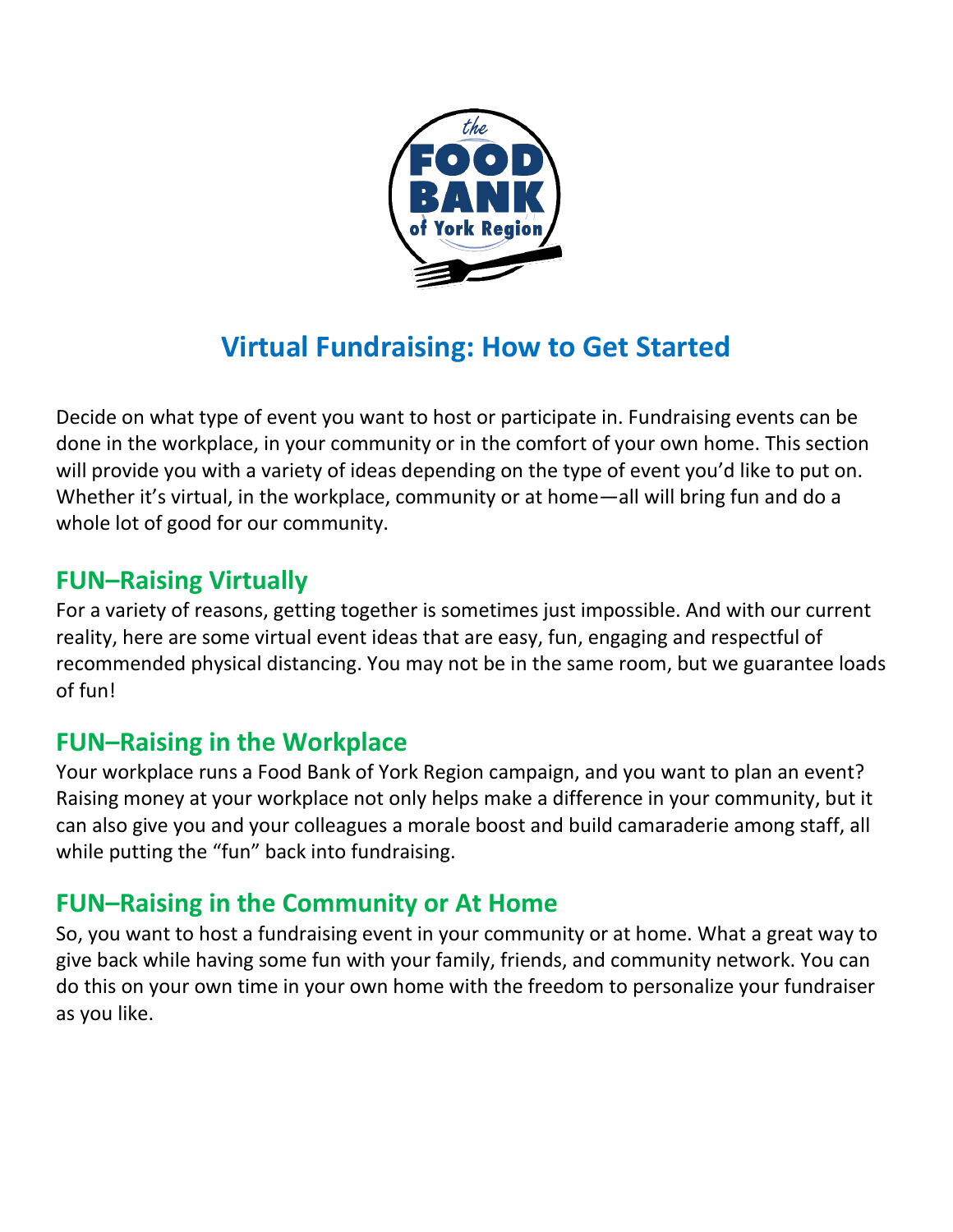

## **Virtual Fundraising**

### **Online Auction**

Online auctions work like in-person ones, and the concept is simple - the highest bid wins! Besides offering a variety of unique and useful items, remember to also include services and virtual experiences. Encourage your co-workers to donate popular items (gift cards, wine and spirits, gift baskets, etc.), as well as unique and rare ones (sports memorabilia, autographed items, etc.) People are more likely to support and bid if it's for a good cause, so variety is key.

#### **Virtual Bake Off**

Host a virtual bake off with your colleagues to see who has the top baking skills. Using a pre-determined list of ingredients (or only ingredients and equipment you're likely to find in your cupboard), have participants record and upload a video of themselves baking their treat of choice and share an image of their baked masterpiece. Encourage people to vote for their favourite baked good by donating, where every donation is a vote towards selecting a winner. The baker with the highest dollar amount raised wins!

#### **Birthday Giving Campaign**

Instead of gifts you can ask for donations in support of the community. You can spread the word using tools like Facebook, that

offers an opportunity to raise funds for a charity of choice during your birthday.

### **Challenge for Charity**

Get your friends to take part in a virtual challenge while raising money for the FBYR. Have your friends commit to doing something physically challenging for every \$10 they raise. Ten push-ups for every \$10? Yes! Climb ten flights of stairs? Go for it! Run a mile? They can do it! Did someone say burpees?! Not only does it inspire people to keep active and moving, but it can also create fun, friendly competition amongst everyone involved, not to mention all the feel- good endorphins! Encourage them to add a personal touch to it by recording themselves doing the challenge and feature video clips with the FBYR to share.

#### **Gala Night**

Get dressed up and invite your colleagues, friends, and family to a virtual gala. Sell tickets, build a performance line up, and make it interactive by including a virtual DJ, online auction, and fun activities. You can also have guests choose from a set menu, providing each guest with a ready to-warm up meal. Invite sponsors to support the event and find unique ways to promote their support throughout the event.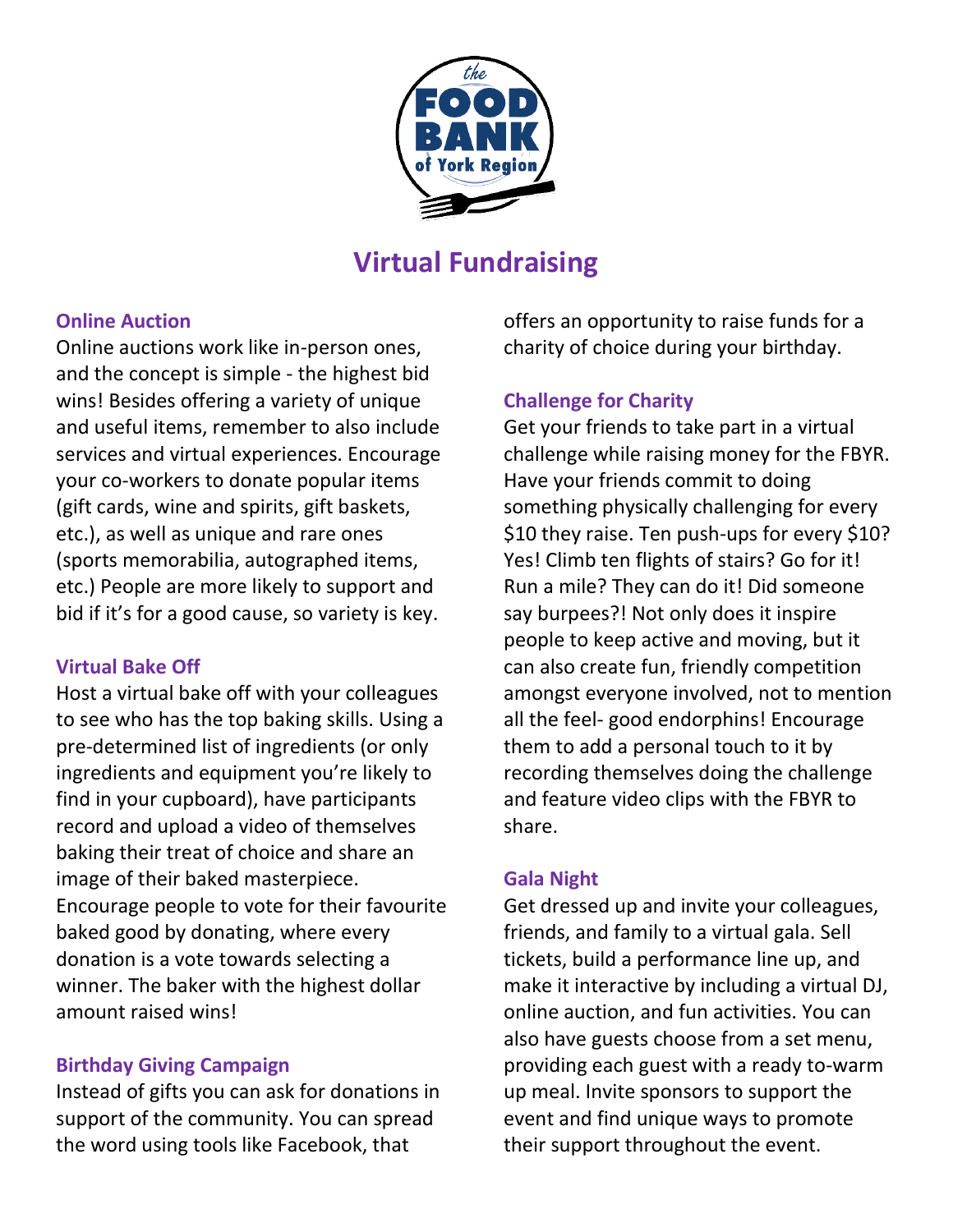#### **Karaoke Idol**

This one is sure to be a fun time. You can either rent a karaoke machine, use YouTube, or speak to a local restaurant or bar about playing host for the evening. Charge an entry fee and make sure to have a prize for your winner. Consider prizes for the audience favorites and adding on additional fundraising activities to create excitement.

#### **Recipe Potluck**

As a tribute to the days before recipe phone apps, you can crowdsource recipes from different supporters, to compile a charity cookbook. Ask supporters to include a dedication, doodle, or note with each recipe submission so that the book feels unique and personal to your group. Reach out to local graphic designers or students to help design your cookbook and then sell the book throughout your workplace community.

#### **Give it Up**

To demonstrate how the smallest donation can make a difference, ask fundraisers to give up something daily, for example a beverage or meal, and donate the money they would have spent to community instead. Provide supporters with data showcasing the impact of \$5, \$10, \$20+ donations to the FBYR. Then encourage them to share their activity on social media and ask their networks to give up something and donate too.

#### **Holiday Party**

Is your office hosting a Holiday Party? Consider making the FBYR your charitable partner and asking employees to donate in lieu of a Secret Santa gift or consider

making one larger donation on behalf of your organization instead of individual gifts this year. Consider including a corporate match and have employees make a gift that can be multiplied by the matching gift. Announce your collective success at your annual Holiday Party!

#### **House Party for a Cause**

Don't put your social time on pause. Host a virtual House Party to catch-up and celebrate with your friends! Have everyone submit theme ideas for your house party and hold a vote to determine the night's theme. Ask for a minimum donation to attend as a cover fee. As the official House Party host, plan a range of activities for your party guests to enjoy e.g., games, costumes, cocktail making session.

### **Trivia Night**

Miss going to trivia night at your favourite local establishment? Create your own virtual trivia night and raise funds for the FBYR! Play against your colleagues and friends in real time by inviting them to join you virtually via a preferred platform to tackle questions across a range of topics and themes—competing for the ultimate Trivia Master bragging rights.

#### **Video Game Showdown**

Turn video-gaming into the most charitably productive activity in your community. Host a gaming night where people can sign up and create a fundraising page, play games for an extended amount of time, tournament style, and ask their friends and family for donations. Different individual or team contests (and prizes) can drum up excitement and donations throughout the evening.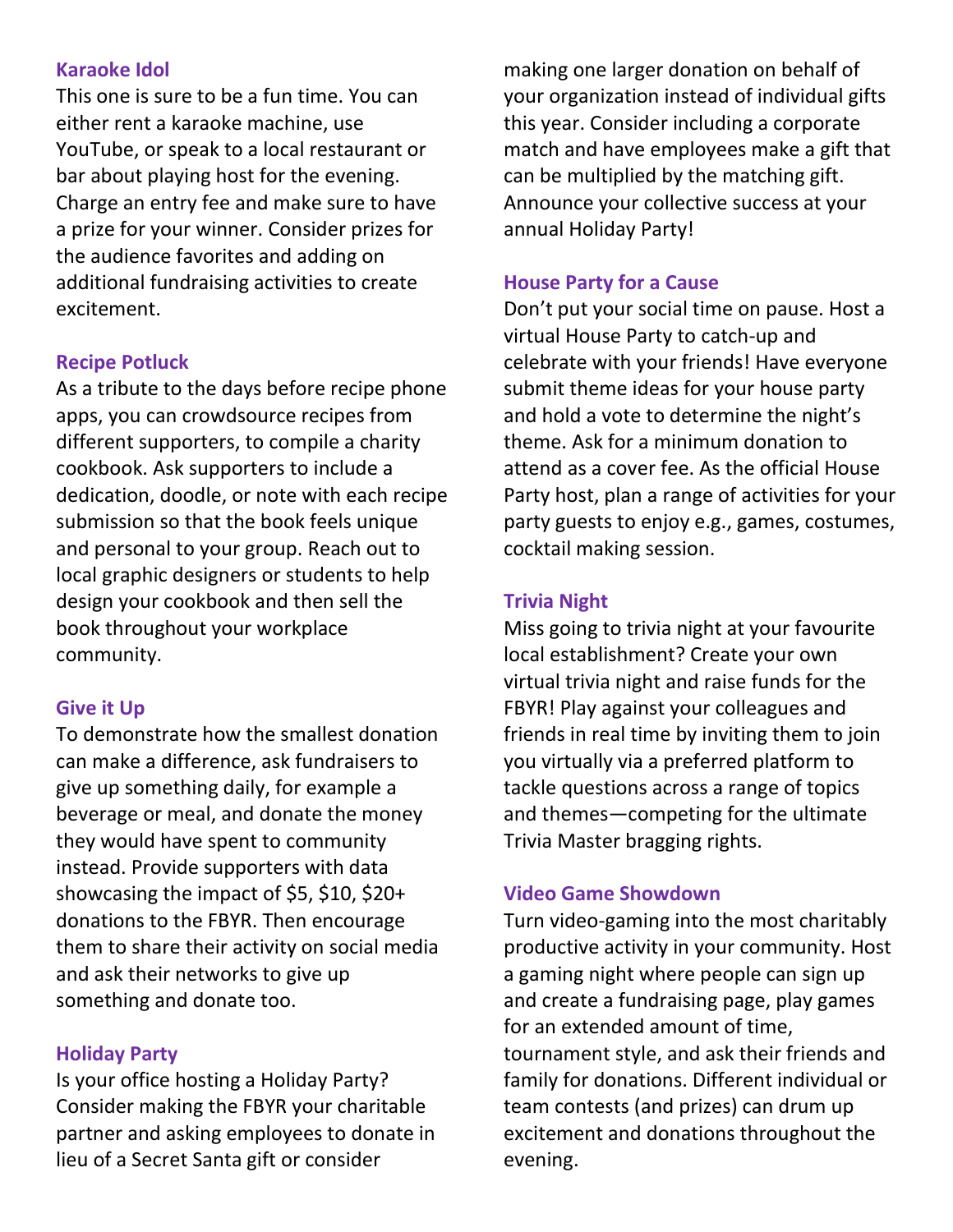

## **Fundraising in the Workplace**

### **Battle of the Bands**

Gather local bands to put on a charity concert. Performers can fundraise and attendees can purchase tickets. Invite influencers, local celebrities, or senior executives to judge to help spread the word and get people excited about your show.

### **Breakfast or BBQ hosted by an Executive**

Have the head of your company host a breakfast or BBQ for your workplace and ask employees to donate to attend. Recruit other leaders to volunteer and cook for the office making it a fun networking opportunity for all those attending.

### **Live Concert**

This idea for a fundraiser is for all the live music junkies out there. Partner with a local venue and recruit local artists into your show. They can even start fundraising pages leading up to the event so that fans, friends, and family can donate even if they can't attend.

### **Mini-Putt for the Food Bank**

9-holes that can be set up in an office or community space is a great way to get people networking and having fun for a good cause.

#### **Ping Pong Tournament**

Challenge your family and friends to a table tennis tournament. Teams or individuals can fundraise a minimum amount to be entered. They can recruit their friends and family to sponsor and be a part of their cheering squad. A fun and active way to engage community champions at your workplace and find out who the ultimate ping-pong champion is.

#### **Presentation Assembly**

With a keynote speaker or entertainment, add food, a fun theme and maybe a teambuilding activity to engage participants. Tickets to participate can be sold as well as tickets for food and activities.

#### **Pub Crawl or Food Crawl**

A charity pub or food crawl can make a fun night out equally as meaningful. Plan your route with local breweries, pubs and restaurants, charge for entry, and invite registrants to secure donations for each stop they make. Put a fun twist on the event by adding a strict dress code or ask people to dress in costume.

#### **Spin Off**

Popularly known as "Spinning," this indoor activity asks riders to sweat for a cause.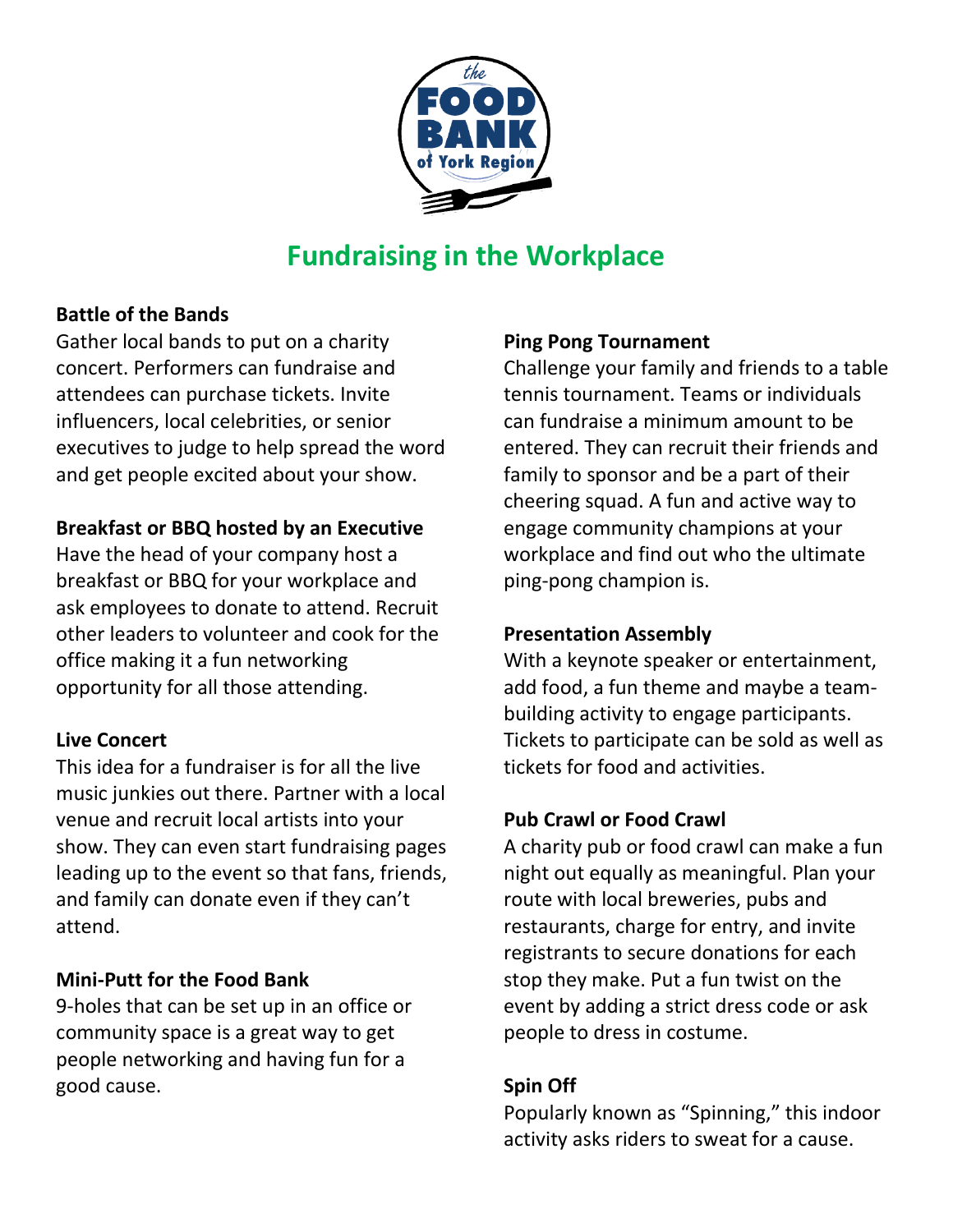Partner with a local gym or Spin studio and ask your contacts to participate for a suggested donation. You could even ask a local instructor to donate their time and lead the class through a workout. To jazz up the event, throw in mood lighting, a killer playlist, and excessive fist-pumping for an awesome ride.

#### **The Great Bake Off**

Get ready for some sweet smells with this fundraising event idea. Participants compete to bake the most delectable treat out there, and guests can donate for the chance to taste test and vote for their favorites. You can narrow down eligible entries by pastry type, whether that's pies, cakes, cookies, brownies, or some other sweet concoction. Whatever you serve, make sure you follow any local food serving laws.

### **Truck Pull**

Gather your colleagues into teams to challenge each other in a parking lot FBYR truck pull. Contestants play tug of war with one of the FBYR's fleet of vehicles to see which team can pull their truck across the finish line first! Teams can fundraise or have pledges made for participating or collect a team participation fee. Contact the FBYR for more information on setting this event up.

### **Food Hamper Packing Contest**

Join us in the warehouse with your colleagues for a few hours of packing hampers for the hungry. Pay a group fee or donate, and your work friends can break off into teams to compete in a packing contest. Whoever packs the most food hampers, wins!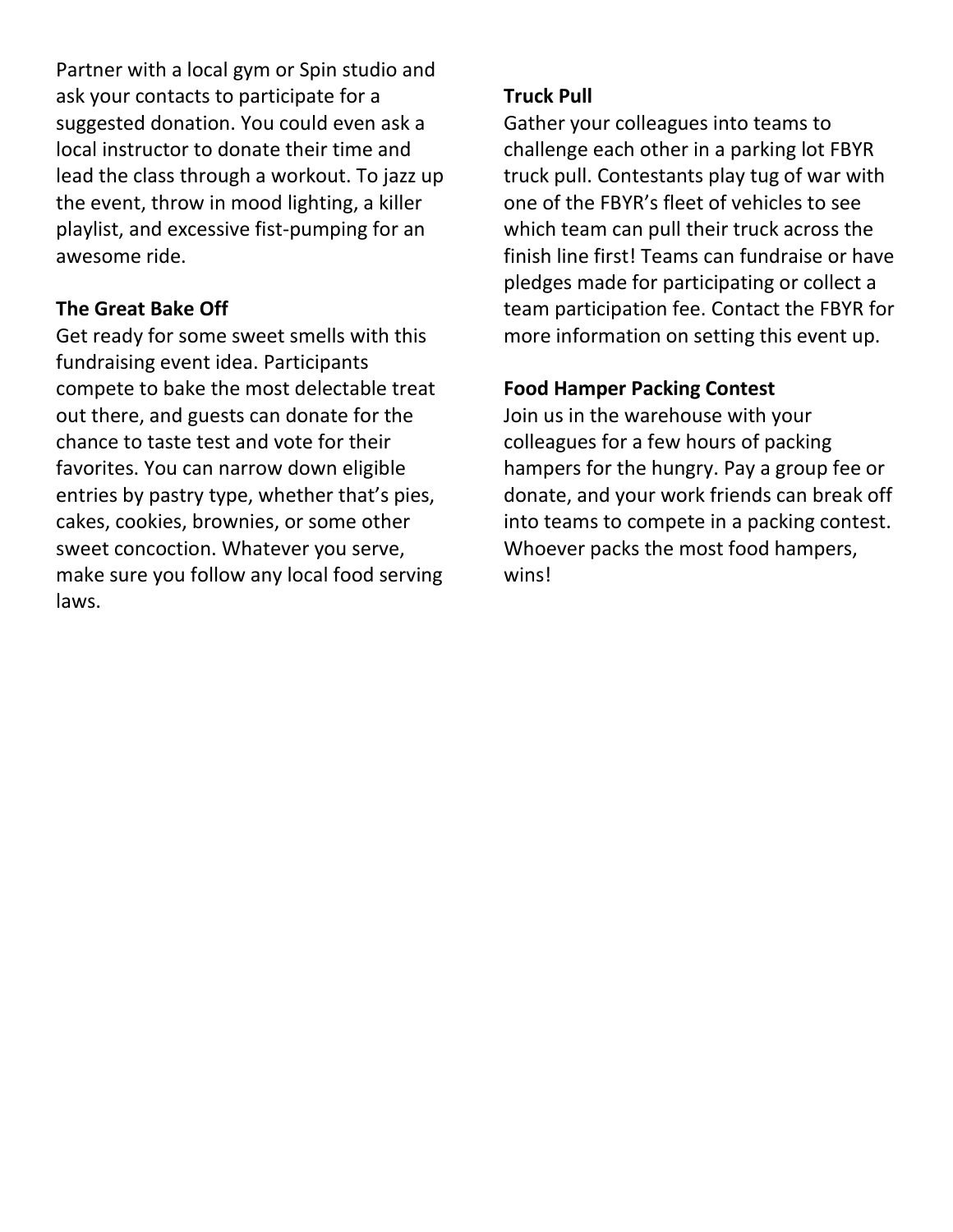

## **Fundraising in the Community and At Home**

#### **Alumni Mixer**

Alumni networking mixers are a fun and an easy way for students and past graduates to connect, get to know each other and begin cultivating relationships that can last a lifetime. Tickets can be sold, and fundraising activities incorporated to help you raise funds together, for community.

### **Arts & Crafts Fair**

If Pinterest has taught us anything, it's that do-it yourself activities aren't going anywhere. Gather talented friends and family members to help create and sell your crafts, whether they are masks, bracelets, buttons, keychains, or greeting cards. Crafts can be sold in-person or online.

#### **Beach Volleyball Tournament**

There are few better ways to enjoy the sun and sand than beach volleyball. Set up a tournament and ask teams to fundraise to enter. Then offer tiered incentives and prizes to motivate participants to meet their fundraising goal and minimum fundraising requirements to enter.

#### **Board Game Night**

Ditch the keyboards and controllers and kick it old school to raise money for the FBYR. Put together a board game fundraising event that's friendly for all ages, complete with an assortment of game options. Charge for entry and host mini virtual or in person tournaments among different sets of players and advertise prizes for the winners.

#### **Bowling Tournament**

Each team fundraises a minimum amount for entry. You could also recruit partners to sponsor lanes where they can put up their logos. Snacks and merchandise can be donated and sold, or a silent auction can be added to the event to raise more funds for community.

### **Community Car Wash**

A good old-fashioned car wash is a classic summer fundraising idea. Advertise your event ahead of time on social media to let the local community know what hours your volunteers will be accepting customers. Request a suggested donation and offer different levels of service, such as wax or a towel dry

#### **Dodgeball Tournament**

Ask each team to fundraise a minimum amount to participate and to come geared up for some serious dodging. Teams can come up with fun names and recruit their family and friends to be a part of their fundraising and cheering squad.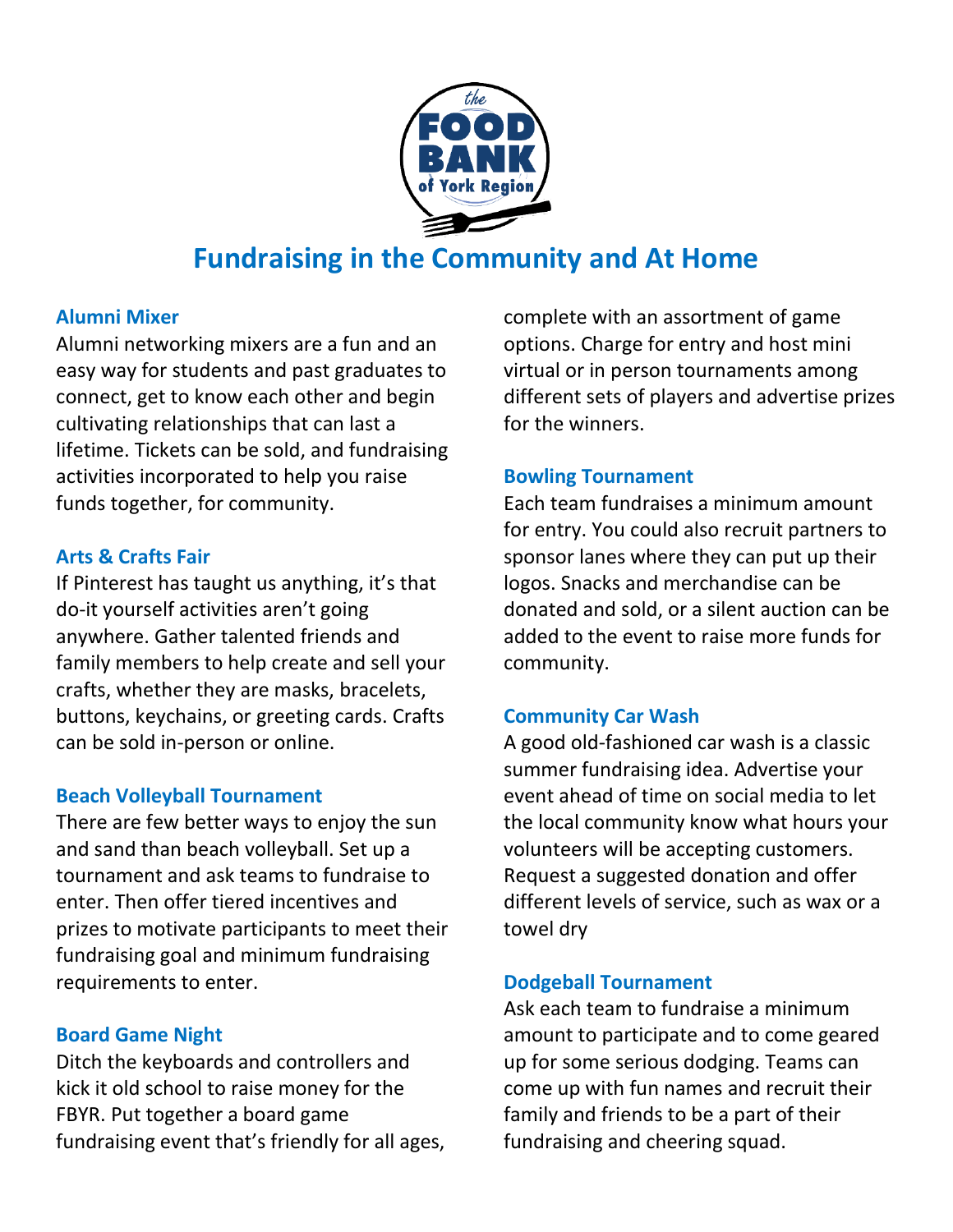#### **Football Tournament**

Tap into the sport enthusiasts at your company by hosting a charitable flag football tournament. Charge a minimum entry fee per team and/or ask participants to fundraise for entry. Priority seating, merchandise, snacks, and beverages can be sold for additional fundraising.

#### **Handy Around the Home**

Are you handy around the house or yard? Offer your talents to friends, family, and neighbours for a donation to the FBYR.

#### **Ice Cream Social**

This fundraising event idea is perfect for families and children. Ask your community and local businesses to donate supplies, get the word out, and charge per scoop or per frozen treat. Consider adding an ice cream eating contest into the mix. This type of event would be ideal on a weekend or in the summer when families have more free time on their hands.

#### **Mowing for a Cause**

For much of the country, spring is the season of cleaning. Stray sticks and stones have wandered into yards, and the grass having finally escaped the snow—looks unruly as ever. Take the burden off your community and advertise a lawn maintenance and cleanup service in exchange for donations. Recruit landscapers to volunteer their services.

#### **Oscar Party**

Invite family and friends to come to red carpet Oscar party at your house or online. Ask them to fundraise, pay an admissions ticket and support their nominations by

raising money. Arrange an inexpensive gift basket awarded to the highest fundraiser and have other party favours on hand.

#### **Pool Tournament**

Hold a pool tournament for the FBYR. If you really want to level-up the fun factor you can even establish a theme or costume rule, requiring each team to come up with its own unique getup. "Punny" costumes or themes that involve a play on words are always a crowd favorite, so encourage your teams to dress up while playing in the tournament.

#### **Superbowl Party**

Invite family and friends to come to the Superbowl party at your house or online. Ask them to fundraise, pay an admissions ticket and support their team by donating. Arrange an inexpensive gift basket awarded to the highest fundraiser and have consolation prizes as well.

#### **Wedding Favour**

In lieu of wedding giveaways, donate to the FBYR and give your guests a little token to mark the occasion.

#### **Yard Sale Fundraiser**

Collect gently worn clothes, home goods, or collectibles and host a yard sale. If you have valuable items like first-edition books or signed collector's items, you can hold an auction for the top-tier items at the end of the day. In addition to opening donations to your community to local celebrities or philanthropists for those high-ticket items. To generate buzz around the event, take pictures of the items and post them on social media.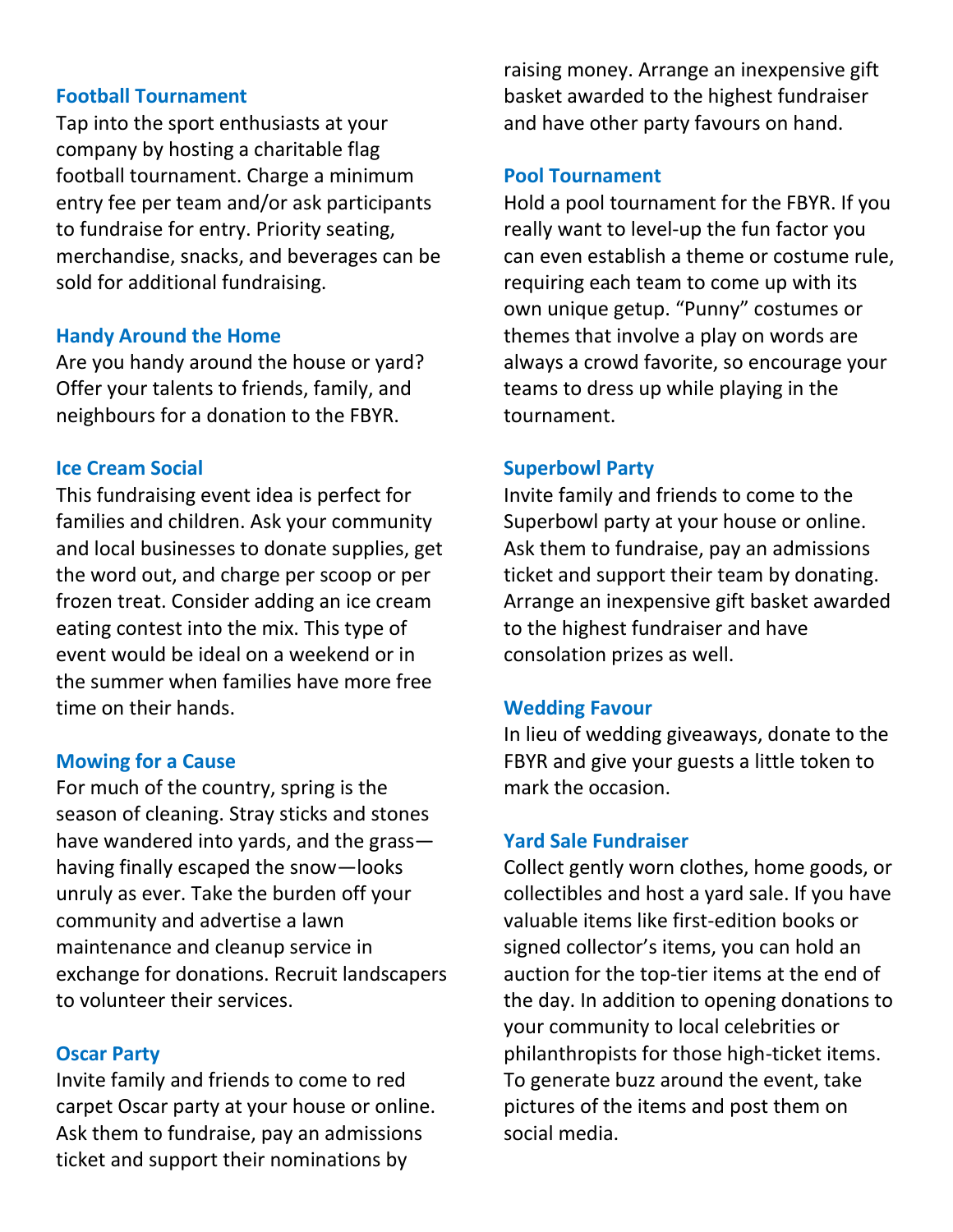#### **Lemonade Stand**

Pop up a lemonade stand on a warm sunny day and sell your refreshments for a cause! A great way to get the whole family, and your community involved. Host it on a front lawn, or at a park (with the right permissions).

#### **Food Sales Fundraisers**

Are you a good salesperson? Jump on board and start selling pizza or popcorn! Little Caesars and Kernels Popcorn have food fundraisers anyone can participate in with a proceed of the profits going directly to the FBYR. If you have another sales idea, feel free to pitch it to the FBYR team!

#### **Fasting for Food Insecurity**

This is a great way to show your community of friends and family how serious Food

Insecurity is. By participating in a predetermined set amount of time to fast, you get a real understanding of what if feels like to go without meals and can demonstrate how important it is that food matters. Ask for pledges and donations for support you while you fast, and never do it alone or if you have any kind of medical conditions.

#### **Eating Contest**

Invite your community, friends, family, and co-workers to an eating contest event in support of the FBYR. Participants can pay an entry fee to be collected as donations, supporters can donate as well, and you can incentivise the contest with cool and fun prizes. Tickets can be sold if you make a large enough event for spectators, or you could also host the event online.